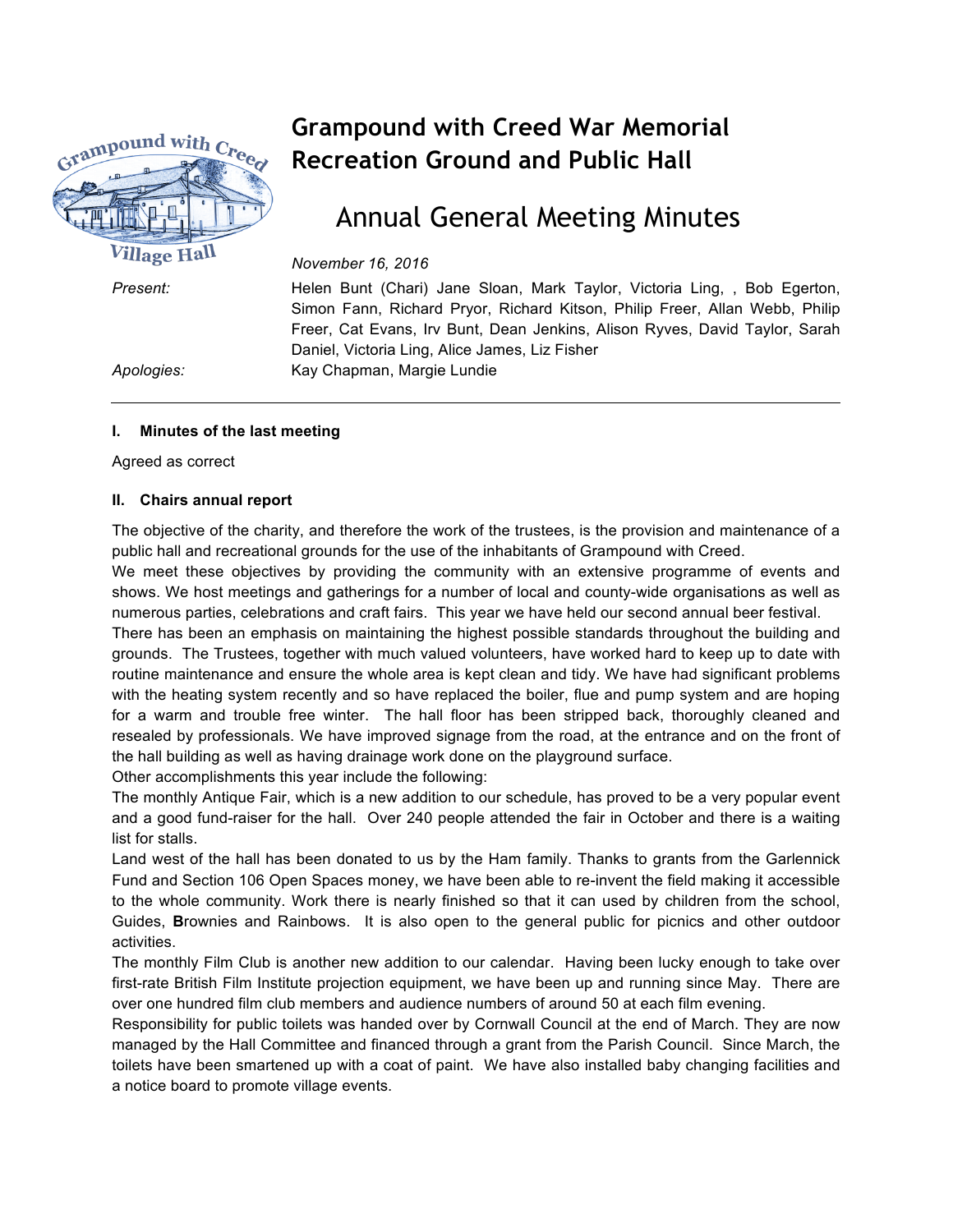The playground and the new play equipment are very popular and well used. We keep the area safe with regular inspections and have just had a new climbing wall installed.

We have also just launched a new website www.grampoundvillagehall.org.uk . It is an excellent source of information about the hall and events and will be regularly updated.

The hall and recreation ground is home to lots of other village organisations too. Three of these organisations have provided us with a report on their highlights from the year:

Joyce Barratt, Secretary for the Bowling Club, tells us '*The bowling club has yet again had a very busy & successful season. The weather was kind to us which enabled all matches to be fulfilled - with no cancellations (due to bad weather). The Club is growing in numbers each year - which is wonderful, but new members are always very welcome. The Club not only has a full bowling calendar but a full 'social' calendar too, both of which are well supported.*

*Due to a lot of manual work carried out on the green, Grampound's green has now been recognised by the County as a very acceptable green to accommodate County Matches and we are proud to say that 4 County matches (including a Top Team Final) were played at Grampound this past season, with 5 County matches already booked for next year. We are all looking forward to another successful season next year.'*

Margie Lundie tells us that *'Grampound Community Shop continues to enjoy an excellent relationship with the Hall committee. Over the past year the monthly Antiques Fair has provided a boost to the Coffee Shop, which does a brisk business serving stall holders and customers to the market. It is a mutually beneficial arrangement whereby we are both building up a regular clientele.*

*We are very happy to sell tickets for performances in the Hall and to display posters for events in the Hall. Customers are becoming increasingly aware that we hold tickets.*

*The meticulous care and maintenance of the car park and surrounding area undertaken by the Hall committee and its volunteers is much appreciated and it greatly enhances the appearance enjoyed by all the facilities provided on the site. The additional signage at the entrance to the car park is an aid to boosting footfall to the Shop. Thank you for providing it.'*

Allan Webb tells us that '*The football club staged its first ever cup final in its 114 year existence when we were awarded the Duchy League Cup Final last May between Veryan and Tregrehan Mills. A very big crowd watched a good game and the club has received quite a number of congratulatory messages regarding the playing surface, arrangements, viewing area and general facilities at the Rec. The pub was also full until late that night where we put on a buffet for all the players and officials and I am sure that Joe and Donna were pleased with the number of spectators who made their way there after the game. We hope we will be awarded another final soon.*

*A girl who plays for our Under-14 team, Olivia, has been selected for the Cornwall U14 girls squad. As far as we know, she is the first Grampound registered player to be selected for a county squad.*

*Embarrassingly, I should mention my own nomination as Cornwall FA Administrator of the Year at their annual awards event. I was runner-up, but very proud to be nominated in a strong group of nominees and I regard it as an accolade for the club as a whole.'*

To conclude, I would like to thank everyone for their help and support over the last year. The dedication and hard-work of the trustees who form the Management Committee has been exemplary. A huge thanks to all our volunteers who have, between them, taken care of maintenance issues, kept the grass cut, baked lots of lovely cakes and helped to run events and raise funds. Last but not least, many thanks to all those who have attended hall events during the year. We thank you and hope you will continue to do so…

No further questions were asked